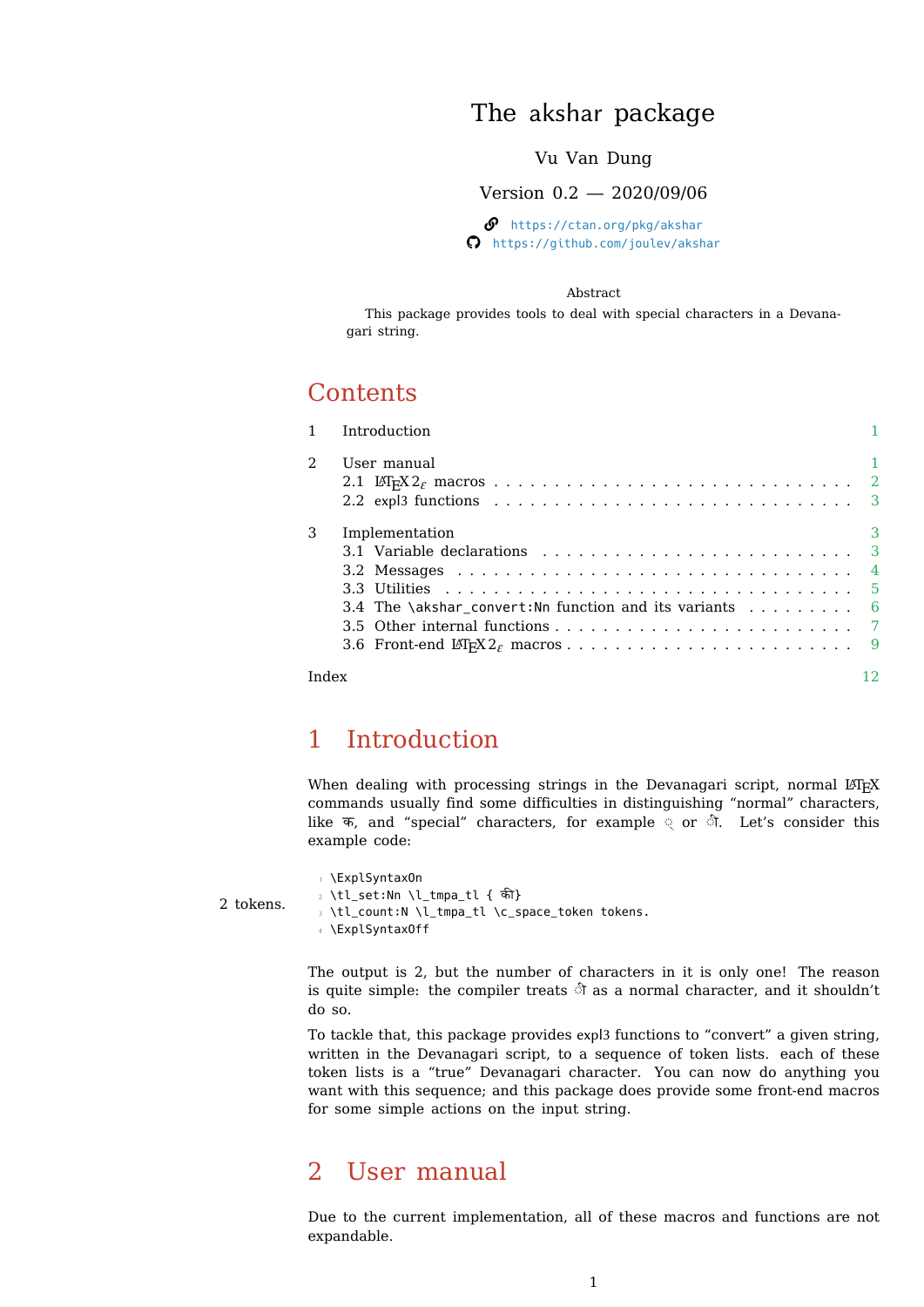# <span id="page-1-4"></span><span id="page-1-0"></span>2.1 LAT<sub>E</sub>X 2<sub> $\varepsilon$ </sub> macros

<span id="page-1-5"></span><span id="page-1-3"></span><span id="page-1-2"></span><span id="page-1-1"></span>

| \aksharStrLen                                               | \aksharStrLen {\token list}}                                                                                                                                                                                                               |
|-------------------------------------------------------------|--------------------------------------------------------------------------------------------------------------------------------------------------------------------------------------------------------------------------------------------|
|                                                             | Return the number of Devanagari characters in the (token list).                                                                                                                                                                            |
| There are 4 characters in नमस्कार.                          | There are \aksharStrLen{ नमस्कार} characters in नमस्कार.\par<br>2 \ExplSyntaxOn                                                                                                                                                            |
| expl3 returns 7, which is wrong.                            | › \pkg{expl3}~returns~\tl_count:n { नमस्कार},~which~is~wrong.<br>4 \ExplSyntaxOff                                                                                                                                                          |
| \aksharStrHead                                              | \aksharStrHead {\token list}} {\mathbb{n}}                                                                                                                                                                                                 |
|                                                             | Return the first character of the token list.                                                                                                                                                                                              |
| मं                                                          | ⊤ \aksharStrHead { मंळीममड}                                                                                                                                                                                                                |
| \aksharStrTail                                              | \aksharStrTail {\token list}} {\mathbb{n}}                                                                                                                                                                                                 |
|                                                             | Return the last character of the token list.                                                                                                                                                                                               |
| ਸੰ                                                          | ⊤ \aksharStrTail { ळीममडमं}                                                                                                                                                                                                                |
| \aksharStrChar                                              | \aksharStrChar {\token list}} {\mathbb{n}}                                                                                                                                                                                                 |
|                                                             | Return the $n$ -th character of the token list.                                                                                                                                                                                            |
| 3rd character of नमस्कार is स्का.<br>It is not स.           | 1 3rd character of नमस्कारांड \aksharStrChar{ नमस्कार}{3}.\par<br>2 \ExplSyntaxOn<br>। It~is~not~\tl_item:nn { नमस्कार} {3}.<br>4 \ExplSyntaxOff                                                                                           |
| \aksharStrReplace<br>\aksharStrReplace*                     | \aksharStrReplace {\tl 1} } {\tl 2} } {\tl 3} }<br>Replace all occurences of $\langle$ tl 2 $\rangle$ in $\langle$ tl 1 $\rangle$ with $\langle$ tl 3 $\rangle$ , and leaves the modified<br>$\langle$ tl 1 $\rangle$ in the input stream. |
|                                                             | The starred variant will replace only the first occurence of $\langle t  2 \rangle$ , all others<br>are left intact.                                                                                                                       |
|                                                             | ↑ \ExplSyntaxOn<br>2 \pkg{expl3} ~ output:\par                                                                                                                                                                                             |
| expl3 output:                                               | } \tl_set:Nn \l_tmpa_tl { मममडडमंळीममड}                                                                                                                                                                                                    |
| स्कास्कास्काडडस्कांळीस्कास्काड<br>\aksharStrReplace output: | 4 \tl_replace_all:Nnn \l_tmpa_tl { म} { स्का}<br>s \tl_use:N \l_tmpa_tl\par                                                                                                                                                                |
| स्कास्कास्काडडमंळीस्कास्काड                                 | © \ExplSyntaxOff<br>y \cs{aksharStrReplace} output:\par<br>8 \aksharStrReplace { मममडडमंळीममड} { म} { स्का}                                                                                                                                |
| expl3 output:<br>स्कांममडडमंळीममड                           | ↑ \ExplSyntaxOn<br>2 \pkg{expl3} ~ output:\par<br>∍ \tl_set:Nn \l_tmpa_tl { ममंममडडमंळीममड}<br>4 \tl_replace_once:Nnn \l_tmpa_tl { मम} { स्का}                                                                                             |
| \aksharStrReplace* output:<br>ममंस्काडडमंळीममड              | s \tl_use:N \l_tmpa_tl\par<br>© \ExplSyntaxOff<br>y \cs{aksharStrReplace*} output:\par<br>8 \aksharStrReplace* { ममंममडडमंळीममड} { मम} { स्का}                                                                                             |
| \aksharStrRemove                                            | \aksharStrRemove {\\ddot{l 1}} {\ddot 2}}                                                                                                                                                                                                  |
| \aksharStrRemove*                                           | Remove all occurences of $\langle$ tl 2 $\rangle$ in $\langle$ tl 1 $\rangle$ , and leaves the modified $\langle$ tl 1 $\rangle$ in the<br>input stream.                                                                                   |
|                                                             | The starred variant will remove only the first occurence of $\langle t  2 \rangle$ , all others<br>are left intact.                                                                                                                        |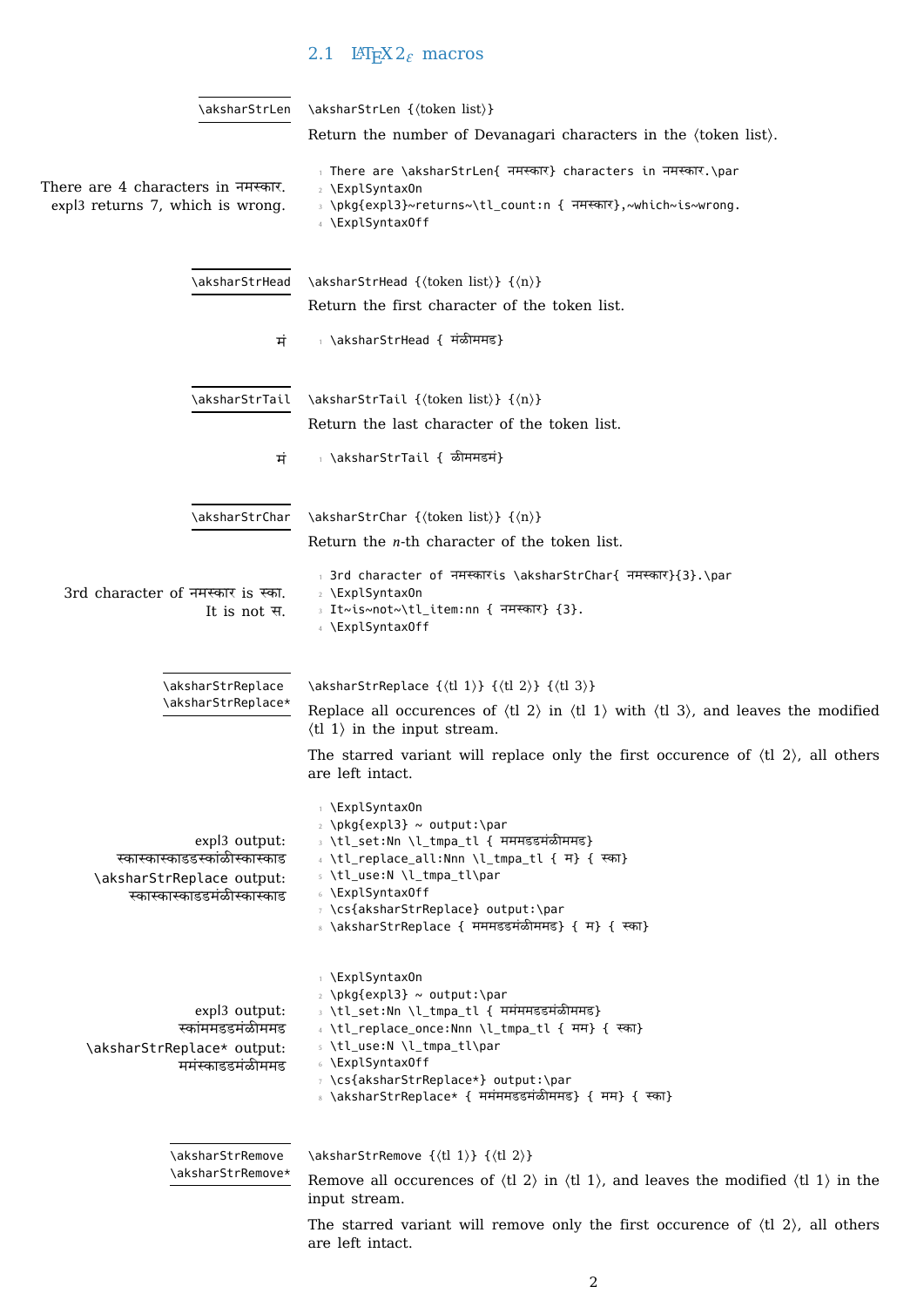| expl3 output:<br>द्रइंळीड<br>\aksharStrRemove output:<br>डडमंळीड          | 2 \pKytexptɔ <i>r</i> ~ output.\pan<br>∍ \tl set:Nn \l tmpa tl { मममडडमंळीममड}<br>4 \tl_remove_all:Nn \l_tmpa_tl { म}<br>s \tl_use:N \l_tmpa_tl\par<br>6 \ExplSyntaxOff<br>y \cs{aksharStrRemove} output:\par                                                                                                                       |
|---------------------------------------------------------------------------|-------------------------------------------------------------------------------------------------------------------------------------------------------------------------------------------------------------------------------------------------------------------------------------------------------------------------------------|
| expl3 output:<br>ंममडडमंळीममड<br>\aksharStrRemove* output:<br>ममंडडमळीममड | 8 \aksharStrRemove { मममडडमंळीममड} { म}<br>⊤ \ExplSyntax0n<br>$\frac{1}{2}$ \pkq{expl3} ~ output:\par<br>⇒ \tl set:Nn \l tmpa tl { ममंममडडमंळीममड}<br>4 \tl remove once:Nn \l tmpa tl { मम}<br>s \tl use:N \l tmpa tl\par<br>↓ \ExplSyntax0ff<br>y \cs{aksharStrRemove*} output:\par<br>◦ \aksharStrRemove* { ममंममडडमंळीममड} { मम} |

### 2.2 expl3 functions

<span id="page-2-0"></span>This section assumes that you have a basic knowledge in LATEX3 programming. All macros in 2.1 directly depend on the following function, so it is much more powerful than all features we have described above.

<span id="page-2-3"></span>

| \akshar convert:Nn<br>\akshar_convert:(cn Nx cx) | This function converts (token list) to a sequence of characters, that sequence<br>is stored in $\langle$ seq var $\rangle$ .            |
|--------------------------------------------------|-----------------------------------------------------------------------------------------------------------------------------------------|
| न, म, स्का, and र                                | \ExplSyntaxOn<br>2 \akshar_convert:Nn \l_tmpa_seq { नमस्कार}<br>\seq_use:Nnnn \l_tmpa_seq { ~and~ } { ,~ } { ,~and~ }<br>\ExplSyntaxOff |

## 3 Implementation

- <sup>1</sup> ⟨@@=akshar⟩
- <span id="page-2-1"></span><sup>2</sup> ⟨\*package⟩

Declare the package. By loading fontspec, xparse, and in turn, expl3, are also loaded.

- <sup>3</sup> \RequirePackage{fontspec}
- <sup>4</sup> \ProvidesExplPackage {\aksharPackageName}
- <sup>5</sup> {\aksharPackageDate} {\aksharPackageVersion} {\aksharPackageDescription}

### <span id="page-2-7"></span><span id="page-2-6"></span>3.1 Variable declarations

\c\_\_akshar\_joining\_tl \c\_\_akshar\_diacritics\_tl These variables store the special characters we need to take into account:

- <span id="page-2-5"></span><span id="page-2-2"></span>• \c\_\_akshar\_joining\_tl is the "connecting" character ◌्.
- <span id="page-2-4"></span>• \c\_\_akshar\_diacritics\_tl is the list of all diacritics: ा, ं, ं, ्, ू, ू, ं, े, ो, लै, वं, वः, २, २, उँ, वे, वे, ले, छ, लै, वं, वु, वं, वँ, २, २, २, ट्रा, वं, व, वं, व, वं, व ◌꣣ , ◌꣤ , ◌꣥ , ◌꣦ , ◌꣧, ◌꣨ , ◌꣩ , ◌꣪, ◌꣫, ◌꣬, ◌꣭, ◌꣮, ◌꣯, ◌ ꣰ , ◌꣱ , ◌स्.

```
6 \tl_const:Nn \c__akshar_joining_tl { ◌्}
7 \tl_const:Nn \c__akshar_diacritics_tl
8 {
9 ◌ा, ि◌, ◌ी, ◌ु, ◌ू, ◌े, ◌ै, ◌ाे, ◌ाै, ◌ं, ◌ः, ◌ॢ, ◌ृ,
10 ◌ॅ, ◌ँ, ◌़, ◌ॆ, ◌ाॆ, ◌ाॅ, ॎ◌, ◌ा, ◌॑, ◌॒, ◌॓, ◌॔, ◌ॕ, ◌ॖ, ◌ॗ,
_{11} _{12}, _{23}, _{34}, _{45}, _{04}, _{04}, _{04}, _{04}, _{04}, _{04}, _{05}, _{06}, _{07}, _{08}, _{09}, _{09}, _{09}, _{09}, _{09}, _{09}, _{09}, _{09}, _{09}, _{09}, _{09}, _{09}, _{09}
```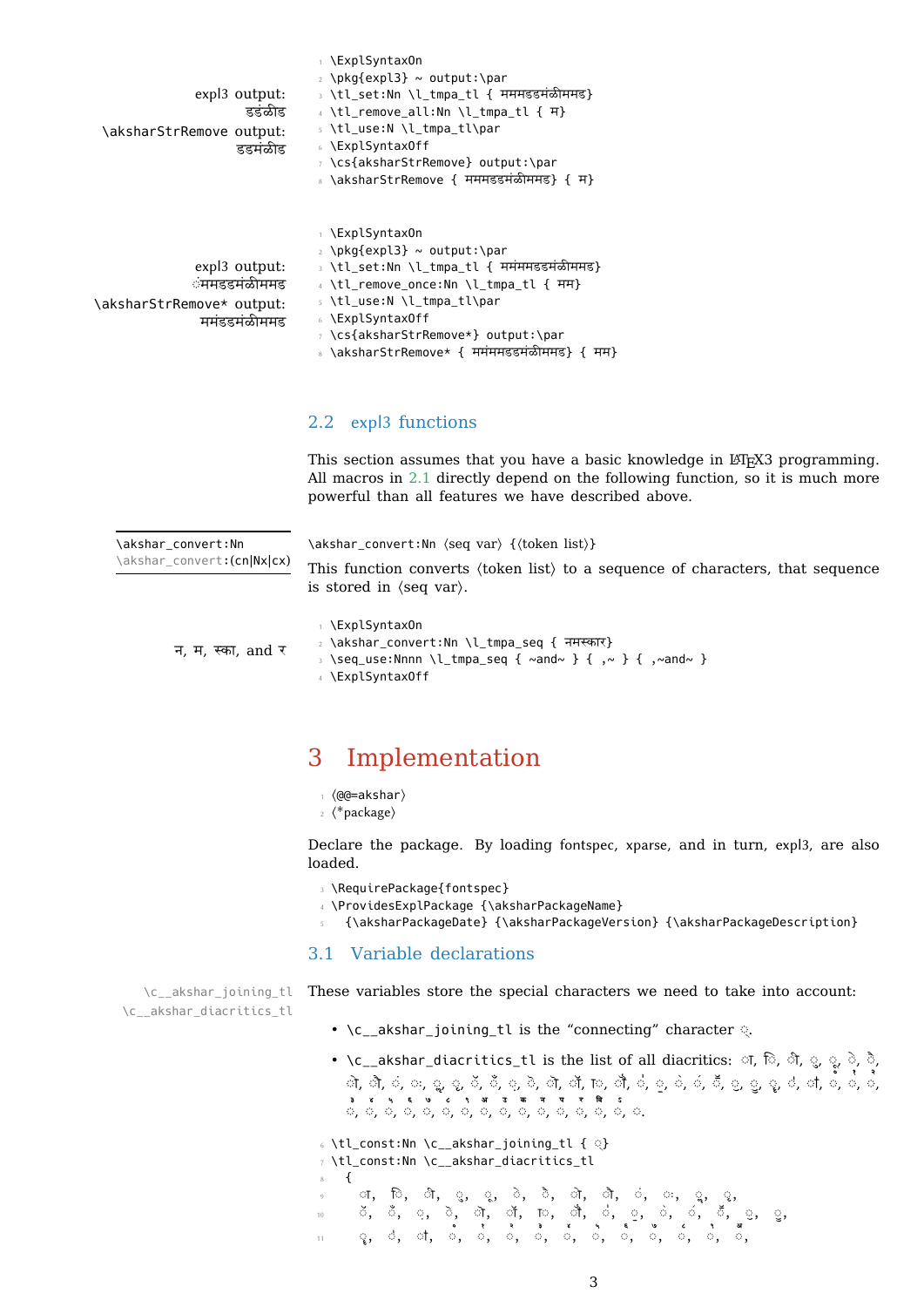<span id="page-3-8"></span><span id="page-3-3"></span>

|                                                 | $\frac{1}{12}$ $\frac{1}{12}$ $\frac{1}{12}$ $\frac{1}{12}$ $\frac{1}{12}$ $\frac{1}{12}$ $\frac{1}{12}$ $\frac{1}{12}$ $\frac{1}{12}$ $\frac{1}{12}$ $\frac{1}{12}$ $\frac{1}{12}$ $\frac{1}{12}$ $\frac{1}{12}$ $\frac{1}{12}$ $\frac{1}{12}$ $\frac{1}{12}$ $\frac{1}{12}$ $\frac{1}{12}$ $\frac{1}{12}$<br>13 |
|-------------------------------------------------|-------------------------------------------------------------------------------------------------------------------------------------------------------------------------------------------------------------------------------------------------------------------------------------------------------------------|
|                                                 | (End definition for $c_{a}$ kshar_joining_tl and $c_{a}$ kshar_diacritics_tl.)                                                                                                                                                                                                                                    |
| \l__akshar_prev_joining_bool                    | When we get to a normal character, we need to know whether it is joined, i.e.<br>whether the previous character is the joining character. This boolean variable<br>takes care of that.                                                                                                                            |
|                                                 | 14 \bool_new:N \l__akshar_prev_joining_bool                                                                                                                                                                                                                                                                       |
|                                                 | (End definition for $l$ akshar prev joining bool.)                                                                                                                                                                                                                                                                |
|                                                 | \l__akshar_char_seq This local sequence stores the output of the converter.                                                                                                                                                                                                                                       |
|                                                 | 15 \seq_new:N \l__akshar_char_seq                                                                                                                                                                                                                                                                                 |
|                                                 | (End definition for $\lceil \cdot \rceil$ akshar char seq.)                                                                                                                                                                                                                                                       |
| \c akshar str g tl                              | Some self-descriptive constant variables.                                                                                                                                                                                                                                                                         |
| \c akshar str seq tl<br>\c__akshar_str_comma_tl | 16 \tl_const:Nx \c__akshar_str_g_tl { \tl_to_str:n {g} }<br>17 \tl_const:Nx \c__akshar_str_seq_tl { \tl_to_str:n {seq} }<br>18 \tl_const:Nx \c__akshar_str_comma_tl { \tl_to_str:n {,} }                                                                                                                          |
|                                                 | (End definition for $\c_{adshar\_str\_g\_tl}$ , $\c_{adshar\_str\_seq\_tl}$ , and $\c_{adshar\_str\_comm\_tl}$ .)                                                                                                                                                                                                 |
|                                                 | \l_akshar_tmpa_tl Some temporary variables.                                                                                                                                                                                                                                                                       |
| \l__akshar_tmpb_tl<br>\] akshar tmna seq        | 19 \tl_new:N \l_akshar_tmpa_tl                                                                                                                                                                                                                                                                                    |

```
\l__akshar_tmpa_seq
\l__akshar_tmpb_seq
\l__akshar_tmpc_seq
\l__akshar_tmpd_seq
\l__akshar_tmpe_seq
\l__akshar_tmpa_int
\l__akshar_tmpb_int
                      20 \tl_new:N \l__akshar_tmpb_tl
                      21 \seq_new:N \l__akshar_tmpa_seq
                      22 \seq_new:N \l__akshar_tmpb_seq
                      23 \seq_new:N \l__akshar_tmpc_seq
                      24 \seq_new:N \l__akshar_tmpd_seq
                      25 \seq_new:N \l_akshar_tmpe_seq
                      26 \int_new:N \l__akshar_tmpa_int
```
<span id="page-3-20"></span><span id="page-3-19"></span><span id="page-3-18"></span><span id="page-3-17"></span><span id="page-3-16"></span><span id="page-3-15"></span><span id="page-3-14"></span><span id="page-3-9"></span><span id="page-3-1"></span><sup>27</sup> \int\_new:N \l\_\_akshar\_tmpb\_int

(End definition for *\l\_\_akshar\_tmpa\_tl* and others.)

### <span id="page-3-0"></span>3.2 Messages

In \akshar\_convert:Nn and friends, the argument needs to be a sequence variable. There will be an error if it isn't.

```
28 \msg_new:nnnn { akshar } { err_not_a_sequence_variable }
29 { #1 ~ is ~ not ~ a ~ valid ~ LaTeX3 ~ sequence ~ variable. }
30 \frac{1}{20}31 You ~ have ~ requested ~ me ~ to ~ assign ~ some ~ value ~ to ~
32 the \sim control \sim sequence \sim #1, \sim but \sim it \sim is \sim not \sim a \sim valid \sim33 sequence ~ variable. ~ Read ~ the ~ documentation ~ of ~ expl3 ~
34 for \sim more \sim information. \sim Proceed \sim and \sim I \sim will \sim pretend \sim35 that \sim #1 \sim is \sim a \sim local \sim sequence \sim variable \sim (beware \sim that \sim36 unexpected ~ behaviours ~ may ~ occur).
37 }
```
<span id="page-3-6"></span>In \aksharStrChar, we need to guard against accessing an 'out-of-bound' character (like trying to get the 8th character in a 5-character string.)

```
38 \msg_new:nnnn { akshar } { err_character_out_of_bound }
39 { Character \sim index \sim out \sim of \sim bound. }
40 \sim 5
41 You ~ are ~ trying ~ to ~ get ~ the ~ #2 ~ character ~ of ~ the ~
42 string \sim #1. \sim However \sim that \sim character \sim doesn't \sim exist. \sim43 Make ~ sure ~ that ~ you ~ use ~ a ~ number ~ between ~ and ~ not ~
44 including \sim 0 \sim and \sim #3, \sim so \sim that \sim I \sim can \sim return \sim a \sim45 good ~ output. ~ Proceed ~ and ~ I ~ will ~ return ~
46 \token_to_str:N \scan_stop:.
47 }
```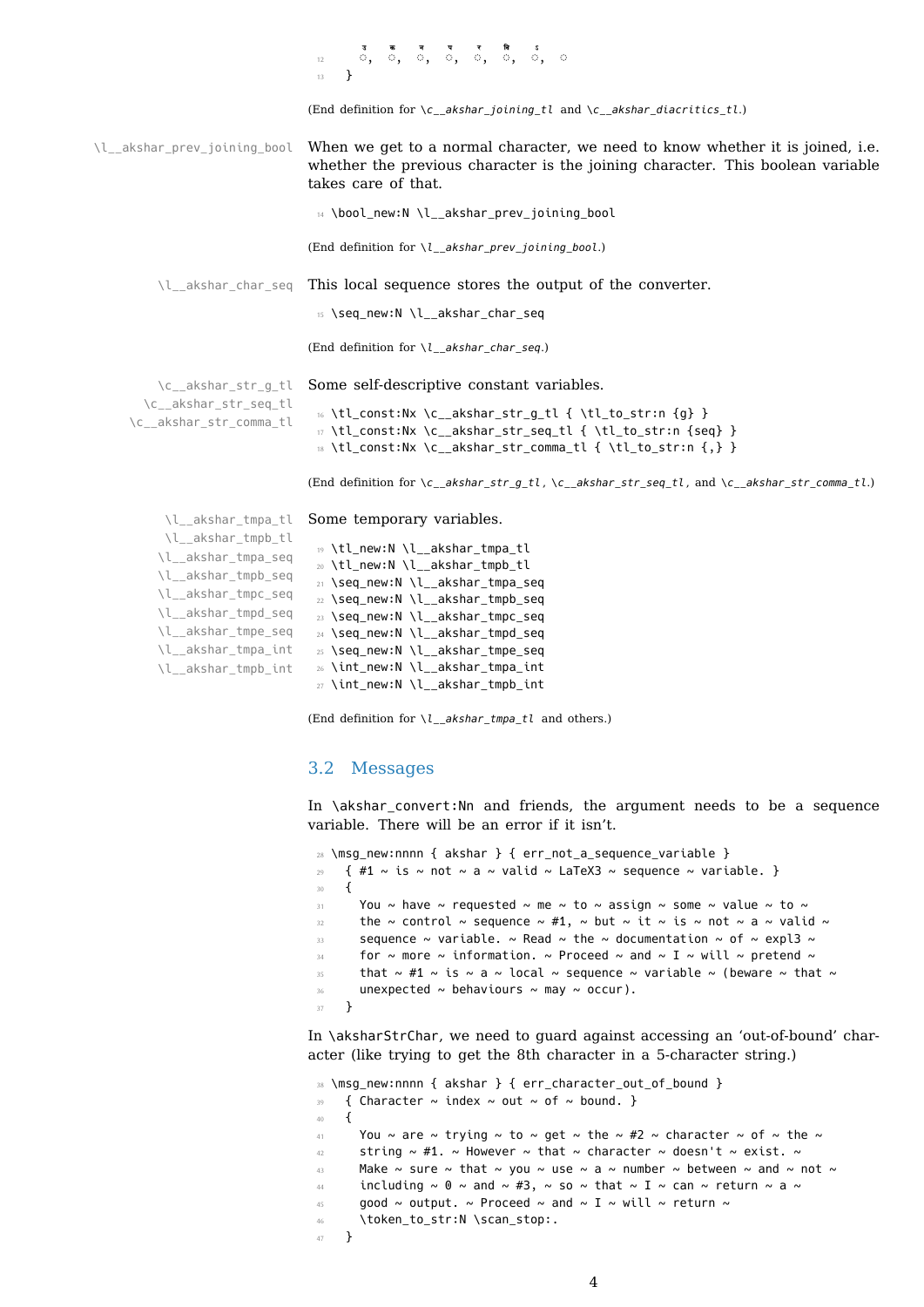In \aksharStrHead and \aksharStrTail, the string must not be blank.

```
48 \msg_new:nnnn { akshar } { err_string_empty }
49 { The \sim input \sim string \sim is \sim empty. }
50 \frac{1}{20}51 To ~ get ~ the ~ #1 ~ character ~ of ~ a ~ string, ~ that ~ string ~
52 must ~ not ~ be ~ empty, ~ but ~ the ~ input ~ string ~ is ~ empty.
53 Make ~ sure ~ the ~ string ~ contains ~ something, ~ or ~ proceed ~
54 and \sim I \sim will \sim use \sim \token to_str:N \scan_stop:.
55 }
```
## <span id="page-4-24"></span><span id="page-4-22"></span><span id="page-4-0"></span>3.3 Utilities

\tl\_if\_in:No*TF* When we get to a character which is not the joining one, we need to know if it is a diacritic. The current character is stored in a variable, so an expanded variant is needed. We only need it to expand only once.

<span id="page-4-18"></span><sup>56</sup> \prg\_generate\_conditional\_variant:Nnn \tl\_if\_in:Nn { No } { TF }

<span id="page-4-8"></span>(End definition for *\tl\_if\_in:NoTF*.)

\seq\_set\_split:Nxx A variant we will need in \\_\_akshar\_var\_if\_global.

<span id="page-4-23"></span>57 \cs\_generate\_variant:Nn \seq\_set\_split:Nnn { Nxx }

<span id="page-4-13"></span>(End definition for *\seq\_set\_split:Nxx*.)

\msg\_error:nnx Some variants of l3msg functions that we will need when issuing error mes-\msg\_error:nnnxx sages.

> <span id="page-4-16"></span><span id="page-4-14"></span><sup>58</sup> \cs\_generate\_variant:Nn \msg\_error:nnn { nnx } <sup>59</sup> \cs\_generate\_variant:Nn \msg\_error:nnnnn { nnnxx }

<span id="page-4-4"></span>(End definition for *\msg\_error:nnx* and *\msg\_error:nnnxx*.)

\\_\_akshar\_tl\_if\_in\_ncomma:NN*TF* This conditional is essentially \tl\_if\_in:Nn, but if #2 is a comma this conditional always return false.

> <span id="page-4-19"></span><span id="page-4-1"></span><sup>60</sup> \prg\_new\_conditional:Npnn \\_\_akshar\_tl\_if\_in\_ncomma:NN #1 #2 { T, F, TF } <sup>61</sup> { 62 \tl\_if\_eq:NNTF \c\_\_akshar\_str\_comma\_tl #2 { \prg\_return\_false: }  $\text{63}$  { \tl\_if\_in:NoTF #1 {#2} { \prg\_return\_true: } { \prg\_return\_false: } } <sup>64</sup> }

<span id="page-4-9"></span>(End definition for *\\_\_akshar\_tl\_if\_in\_ncomma:NNTF*.)

\\_akshar\_var\_if\_global:NTF This conditional checks if #1 is a global sequence variable or not. In other words, it returns true iff #1 is a control sequence in the format  $\gtrsim \langle n$ ame $\rangle$ \_seq. If it is not a sequence variable, this function will (TODO) issue an error message.

```
65 \prg_new_conditional:Npnn \__akshar_var_if_global:N #1 { T, F, TF }
\epsilon \epsilon67 \bool if:nTF
68 { \exp_last_unbraced:Nf \use_iii:nnn { \cs_split_function:N #1 } }
\begin{array}{ccc} 69 & & \mathbf{1} \end{array}70 \msg_error:nnx { akshar } { err_not_a_sequence_variable }
71 { \token_to_str:N #1 }
72 \prg_return_false:
73 }
74 \left\{ \begin{array}{ccc} 74 & & \end{array} \right\}75 \text{Seq_set}\spt:Nx \l_akshar\_tmpb\_seq {\tbot.to\_str:N } \}76 { \exp_last_unbraced:Nf \use_i:nnn { \cs_split_function:N #1 } }
77 \seq_get_left:NN \l__akshar_tmpb_seq \l__akshar_tmpa_tl
78 \seq_get_right:NN \l__akshar_tmpb_seq \l__akshar_tmpb_tl
79 \tl_if_eq:NNTF \c__akshar_str_seq_tl \l__akshar_tmpb_tl
80 {
81 \tl_if_eq:NNTF \c_akshar_str_g_tl \l_akshar_tmpa_tl
82 \{ \prg_return_time: } {\prg_return false: }
```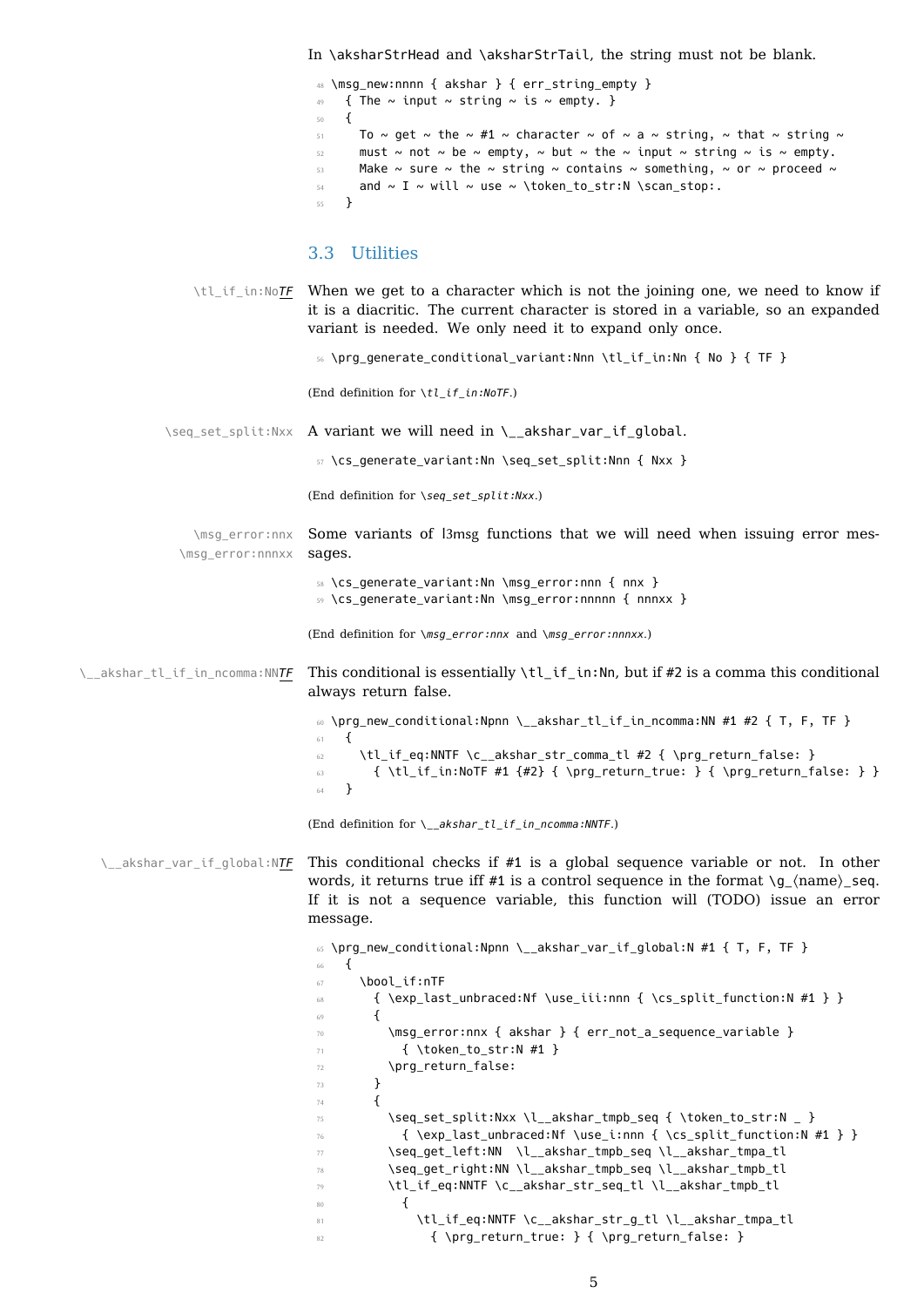```
85 \msg_error:nnx { akshar } { err_not_a_sequence_variable }
86 { \token_to_str:N #1 }
87 \prg_return_false:
88 }
89 }
90 }
```

```
(End definition for \__akshar_var_if_global:NTF.)
```
\\_\_akshar\_int\_append\_ordinal:n Append st, nd, rd or th to interger #1. Will be needed in error messages.

```
91 \cs_new:Npn \__akshar_int_append_ordinal:n #1
92 \frac{1}{2}93 #1
94 \int_case:nnF { #1 }
95 {
96 { 11 } { th }
97 { 12 } { th }
98 { 13 } { th }
99 { -11 } { th }
100 { -12 } { th }
101 { -13 } { th }
102 }
103 \{104 \int compare:nNnTF { #1 } > { -1 }
105 \{106 \int_case:nnF { #1 - 10 * (#1 / 10) }
107 \left\{ \begin{array}{c} \end{array} \right.108 { 1 } { st }
109 { 2 } { nd }
110 { 3 } { rd }
111 \qquad \qquad } { th }
112 }
\overline{113} \overline{13}114 \int_case:nnF { (- #1) - 10 \times ((- #1) / 10) }
\overline{\mathbf{1}} \overline{\mathbf{1}} \overline{\mathbf{1}} \overline{\mathbf{1}} \overline{\mathbf{1}} \overline{\mathbf{1}} \overline{\mathbf{1}} \overline{\mathbf{1}} \overline{\mathbf{1}} \overline{\mathbf{1}} \overline{\mathbf{1}} \overline{\mathbf{1}} \overline{\mathbf{1}} \overline{\mathbf{1}} \overline{\mathbf{1}} \overline{\mathbf{1}} \overline{\mathbf{1}} \overline{\mathbf{1}} \overline{\116 { 1 } { st }
117 \{ 2 \} \{ nd \}118 { 3 } { rd }
119 } { th }
120 }
\frac{1}{21} }
122 }
```
<span id="page-5-14"></span><span id="page-5-13"></span><span id="page-5-12"></span>(End definition for *\\_\_akshar\_int\_append\_ordinal:n*.)

### <span id="page-5-1"></span>3.4 The \akshar\_convert:Nn function and its variants

\akshar\_convert:Nn \akshar\_convert:cn \akshar\_convert:Nx \akshar\_convert:cx

This converts #2 to a sequence of true Devanagari characters. The sequence is set to #1, which should be a sequence variable.

```
123 \cs_new:Npn \akshar_convert:Nn #1 #2
124 \frac{124}{2}
```
<span id="page-5-2"></span>Clear anything stored in advance. We don't want different calls of the function to conflict with each other.

```
125 \seq_clear:N \l__akshar_char_seq
126 \bool_set_false:N \l__akshar_prev_joining_bool
```
Loop through every token of the input.

<span id="page-5-8"></span><span id="page-5-7"></span><span id="page-5-6"></span><span id="page-5-4"></span><span id="page-5-3"></span>127 \tl\_map\_variable:NNn {#2} \l\_\_akshar\_map\_tl  $128$   $\left\{ \begin{array}{c} 1 \end{array} \right\}$ <sup>129</sup> \\_\_akshar\_tl\_if\_in\_ncomma:NNTF 130 \c\_\_akshar\_diacritics\_tl \l\_\_akshar\_map\_tl  $131$   $\{$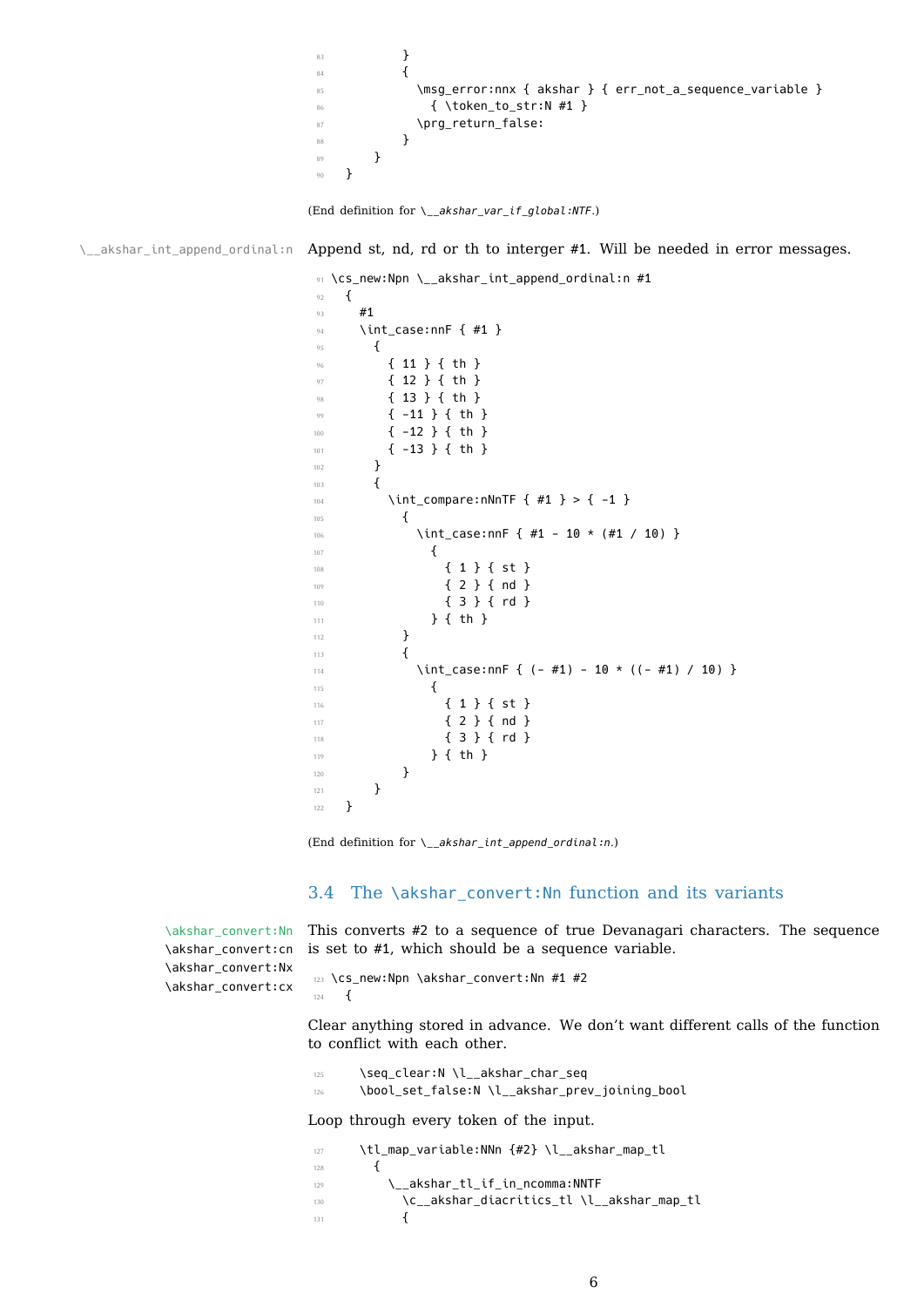sequence instead of pushing the diacritic to a new sequence item.

```
132 \seq_pop_right:NN \l__akshar_char_seq \l__akshar_tmpa_tl
133 \seq_put_right:Nx \l__akshar_char_seq
134 { \l__akshar_tmpa_tl \l__akshar_map_tl }
135 }
136 \{137 \tl_if_eq:NNTF \l__akshar_map_tl \c__akshar_joining_tl
\overline{\mathbf{1}} \overline{\mathbf{3}} \overline{\mathbf{4}}
```
<span id="page-6-11"></span><span id="page-6-10"></span><span id="page-6-2"></span><span id="page-6-1"></span>In this case, the character is the joining character,  $\Diamond$ . What we do is similar to the above case, but \l\_\_akshar\_prev\_joining\_bool is set to true so that the next character is also appended to this item.

```
\seq_pop_right:NN \l__akshar_char_seq \l__akshar_tmpa_tl
140 \seq_put_right:Nx \l__akshar_char_seq
141 { \l__akshar_tmpa_tl \l__akshar_map_tl }
142 \bool_set_true:N \l__akshar_prev_joining_bool
143 }
144 \left\{ \begin{array}{c} \end{array} \right\}
```
<span id="page-6-15"></span><span id="page-6-12"></span><span id="page-6-4"></span><span id="page-6-3"></span>Now the character is normal. We see if we can push to a new item or not. It depends on the boolean variable.

```
145 \bool_if:NTF \l__akshar_prev_joining_bool
\overline{146} \overline{146}147 \seq_pop_right:NN \l__akshar_char_seq \l__akshar_tmpa_tl
148 \seq_put_right:Nx \l__akshar_char_seq
\{ \ l_\_akshar\_tmpa\_tl \ l_\_akshar\_map\_tl \ }150 \bool_set_false:N \l__akshar_prev_joining_bool
\left\{\right\}\overline{\mathbf{1}} \overline{\mathbf{1}} \overline{\mathbf{1}} \overline{\mathbf{1}} \overline{\mathbf{1}} \overline{\mathbf{1}} \overline{\mathbf{1}} \overline{\mathbf{1}} \overline{\mathbf{1}} \overline{\mathbf{1}} \overline{\mathbf{1}} \overline{\mathbf{1}} \overline{\mathbf{1}} \overline{\mathbf{1}} \overline{\mathbf{1}} \overline{\mathbf{1}} \overline{\mathbf{1}} \overline{\mathbf{1}} \overline{\153 \seq_put_right:Nx
154 \l__akshar_char_seq { \l__akshar_map_tl }
\left\{\right\}\left\{\right\} \left\{\right\}157 }
158 }
```
<span id="page-6-23"></span><span id="page-6-17"></span><span id="page-6-13"></span><span id="page-6-7"></span><span id="page-6-6"></span>Set #1 to \l\_\_akshar\_char\_seq. The package automatically determines whether the variable is a global one or a local one.

```
159 \__akshar_var_if_global:NTF #1
160 {\seq_gset_eq:NN #1 \l__akshar_char_seq }
161 { \seq_set_eq:NN #1 \l__akshar_char_seq }
162 }
```
<span id="page-6-20"></span><span id="page-6-8"></span>Generate variants that might be helpful for some.

<span id="page-6-9"></span>163 \cs\_generate\_variant:Nn \akshar\_convert:Nn { cn, Nx, cx }

(End definition for *\akshar\_convert:Nn*. This function is documented on page 3.)

## <span id="page-6-22"></span><span id="page-6-21"></span><span id="page-6-19"></span><span id="page-6-18"></span>3.5 Other internal functions

| \_akshar_seq_push_seq:NN Append sequence #1 to the end of sequence #2. A simple loop will do.                                                                                                                      |
|--------------------------------------------------------------------------------------------------------------------------------------------------------------------------------------------------------------------|
| $164 \text{ }$ \cs_new:Npn \ akshar seq push seq:NN #1 #2<br>{ \seq_map_inline:Nn #2 { \seq_put_right:Nn #1 { ##1 } } }<br>165                                                                                     |
| (End definition for $\langle$ akshar seq push seq:NN.)                                                                                                                                                             |
| \_akshar_replace:NnnnN If #5 is \c_false_bool, this function replaces all occurences of #3 in #2 by #4<br>and stores the output sequence to #1. If #5 is $\cctan$ true bool, the replacement<br>only happens once. |
| The algorithm used in this function: We will use $\lceil \cdot \rceil$ akshar tmpa int to store<br>the "current position" in the sequence of #3. At first it is set to 1.                                          |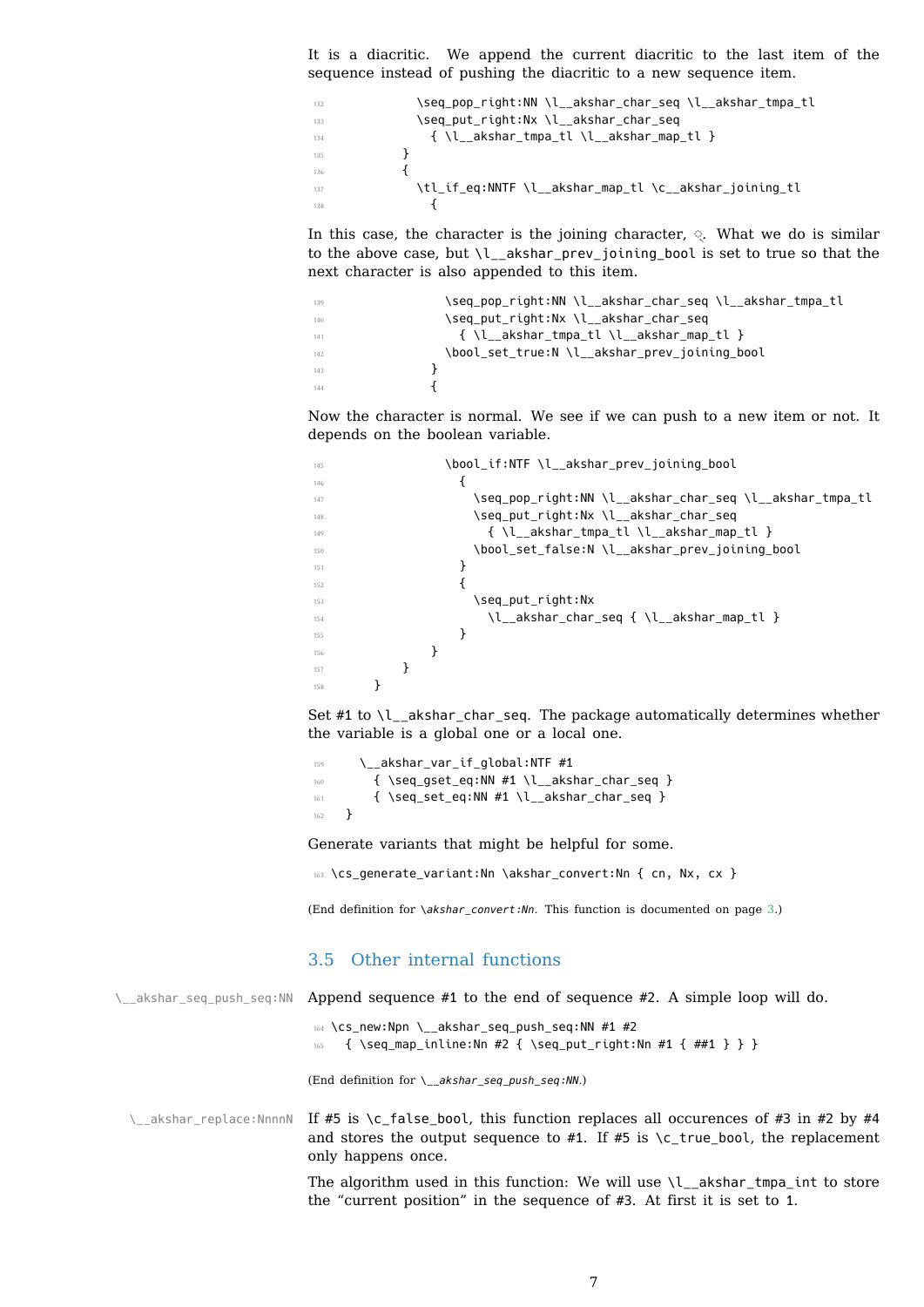We will store any subsequence of  $#2$  that may match  $#3$  to a temporary sequence. If it doesn't match, we push this temporary sequence to the output, but if it matches, #4 is pushed instead.

We loop over #2. For each of these loops, we need to make sure the  $\lvert \cdot \rvert$ akshar\_tmpa\_int-th item must indeed appear in #3. So we need to compare that with the length of #3.

• If now \l\_\_akshar\_tmpa\_int is greater than the length of #3, the whole of #3 has been matched somewhere, so we reinitialize the integer to 1 and push #4 to the output.

Note that it is possible that the current character might be the start of another match, so we have to compare it to the first character of #3. If they are not the same, we may now push the current mapping character to the output and proceed; otherwise the current character is pushed to the temporary variable.

- Otherwise, we compare the current loop character of #2 with the  $\lvert \cdot \rvert$ akshar tmpa int-th character of #3.
	- If they are the same, we still have a chance that it will match, so we increase the "iterator" \l\_\_akshar\_tmpa\_int by 1 and push the current mapping character to the temporary sequence.
	- If they are the same, the temporary sequence won't match. Let's push that sequence to the output and set the iterator back to 1. Note that now the iterator has changed. Who knows whether the current character may start a match? Let's compare it to the first character of #3, and do as in the case of  $\lceil \cdot \rceil$  akshar tmpa int is greater than the length of #3.

The complexity of this algorithm is  $O(m \max(n, p))$ , where m, n, p are the lengths of the sequences created from #2, #3 and #4. As #3 and #4 are generally short strings, this is (almost) linear to the length of the original sequence #2.

```
166 \cs_new:Npn \__akshar_replace:NnnnN #1 #2 #3 #4 #5
167 \frac{1}{2}168 \akshar_convert:Nn \l__akshar_tmpc_seq {#2}
169 \akshar_convert:Nn \l__akshar_tmpd_seq {#3}
170 \akshar_convert:Nn \l_akshar_tmpe_seq {#4}
171 \seq_clear:N \l__akshar_tmpa_seq
172 \seq_clear:N \l__akshar_tmpb_seq
173 \int_set:Nn \l__akshar_tmpa_int { 1 }
174 \int_set:Nn \l__akshar_tmpb_int { 0 }
175 \seq_map_variable:NNn \l_akshar_tmpc_seq \l_akshar_map_tl
176 {
177 \int \int_compare:nNnTF { \l__akshar_tmpb_int } > { 0 }
\frac{178}{178} { \seq_put_right:NV \l_akshar_tmpb_seq \l_akshar_map_tl }
179 \left\{ \begin{array}{c} \end{array} \right.180 \\int_compare:nNnTF
\{\lceil \log_2(K) \rceil\} = \{1 + \text{Seq_count:} \lceil \lceil \log_2(K) \rceil\}182 \left\{ \begin{array}{c} \end{array} \right.183 \bool_if:NT \{#5\}\{ \int \int \left[ \ln r : N \right] \leq \frac{1}{2}185 \seq_clear:N \l__akshar_tmpb_seq
186 \__akshar_seq_push_seq:NN
187 \l__akshar_tmpa_seq \l__akshar_tmpe_seq
188 \int_set:Nn \l__akshar_tmpa_int { 1 }
189 \tl_set:Nx \l__akshar_tmpa_tl
190 \{ \searrow\ \{ \searrow\ item:Nn \lhd akshar tmpd seq \{ 1 \}191 \tl_if_eq:NNTF \l__akshar_map_tl \l__akshar_tmpa_tl
192 \left\{ \begin{array}{c} \end{array} \right.193 \int_incr:N \l__akshar_tmpa_int
194 \seq_put_right:NV \l__akshar_tmpb_seq \l__akshar_map_tl
195 }
196 \left\{197 \seq_put_right:NV \l__akshar_tmpa_seq \l__akshar_map_tl
198 }
199 }
```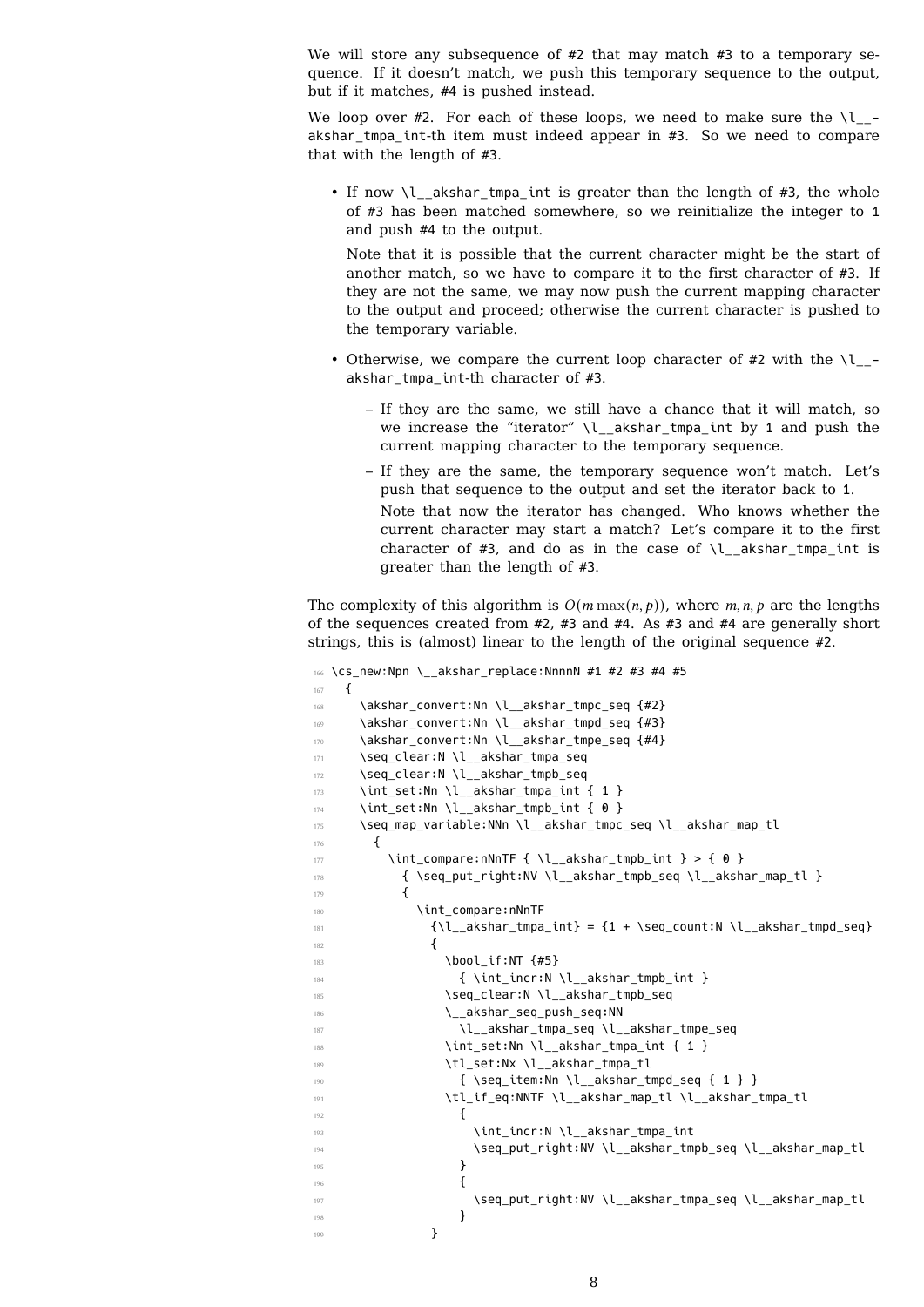```
201 \text{m} \text{m} \text{m} \text{m} \text{m} \text{m} \text{m} \text{m} \text{m}202 \qquad \qquad \left\{203 \text{Seq}\item: Nn \l_akshar\_tmp\_seq \l_1l_akshar\_tmpa\_int }\{204\}205 \tl_if_eq:NNTF \l__akshar_map_tl \l__akshar_tmpa_tl
206 \qquad \qquad \text{ }207 \int_incr:N \l__akshar_tmpa_int
208 \seq_put_right:NV \l__akshar_tmpb_seq \l__akshar_map_tl
\{209\} }
210 \qquad \qquad \{211 \int \int \int \left[ \text{set:} \ln \ \right] \ \left[ \text{abshar\_tmpa\_int} \ \{ \ 1 \ \} \right]212 \angle_akshar_seq_push_seq:NN
213 \l__akshar_tmpa_seq \l__akshar_tmpb_seq
214 \seq_clear:N \l__akshar_tmpb_seq
215 \tl_set:Nx \l__akshar_tmpa_tl
_{216} { \seq_item:Nn \l__akshar_tmpd_seq { 1 } }
217 \text{lt} if eq:NNTF \l akshar_map_tl \l akshar_tmpa_tl
218 \qquad \qquad \{219 \int_incr:N \l__akshar_tmpa_int
220 220 \seq_put_right:NV
221 \l__akshar_tmpb_seq \l__akshar_map_tl
222 }
223 \qquad \qquad \{224 224 \seq_put_right:NV
225 \l__akshar_tmpa_seq \l__akshar_map_tl
226 }\overline{227} }
\{228\} }
229 }
230 }
231 \__akshar_seq_push_seq:NN \l__akshar_tmpa_seq \l__akshar_tmpb_seq
232 \__akshar_var_if_global:NTF #1
233 { \seq_gset_eq:NN #1 \l__akshar_tmpa_seq }
234 { \seq_set_eq:NN #1 \l__akshar_tmpa_seq }
235 }
```
<span id="page-8-25"></span><span id="page-8-24"></span><span id="page-8-22"></span><span id="page-8-16"></span><span id="page-8-15"></span><span id="page-8-13"></span><span id="page-8-9"></span><span id="page-8-7"></span><span id="page-8-6"></span><span id="page-8-5"></span>(End definition for *\\_\_akshar\_replace:NnnnN*.)

### 3.6 Front-end  $\text{Lipx2}_{\varepsilon}$  macros

\aksharStrLen Expands to the length of the string.

```
236 \NewDocumentCommand \aksharStrLen {m}
237 \{238 \akshar_convert:Nn \l__akshar_tmpa_seq {#1}
239 \seq_count:N \l__akshar_tmpa_seq
240 }
```
<span id="page-8-31"></span><span id="page-8-17"></span><span id="page-8-0"></span>(End definition for *\aksharStrLen*. This function is documented on page 2.)

 $\kappa$  aksharStrChar Returns the *n*-th character of the string.

```
241 \NewDocumentCommand \aksharStrChar {mm}
242 \left\{ \begin{array}{c} \end{array} \right\}243 \akshar_convert:Nn \l__akshar_tmpa_seq {#1}
244 \bool_if:nTF
245 \left\{ \begin{array}{ccc} 245 & & & \end{array} \right\}246 \int_compare_p:nNn {#2} > {0} &&
247 \int_compare_p:nNn {#2} < {1 + \seq_count:N \l__akshar_tmpa_seq}
248 }
_{249} { \seq_item:Nn \l__akshar_tmpa_seq { #2 } }
250 \sim251 \msg_error:nnnxx { akshar } { err_character_out_of_bound }
_{252} \{ #1 \} \{ \ \setminus \ \text{akshar\_int append ordinal:n \} \{ #2 \} }
253 { \int_eval:n { 1 + \seq_count:N \l__akshar_tmpa_seq } }
254 \scan_stop:
255 }
256 }
```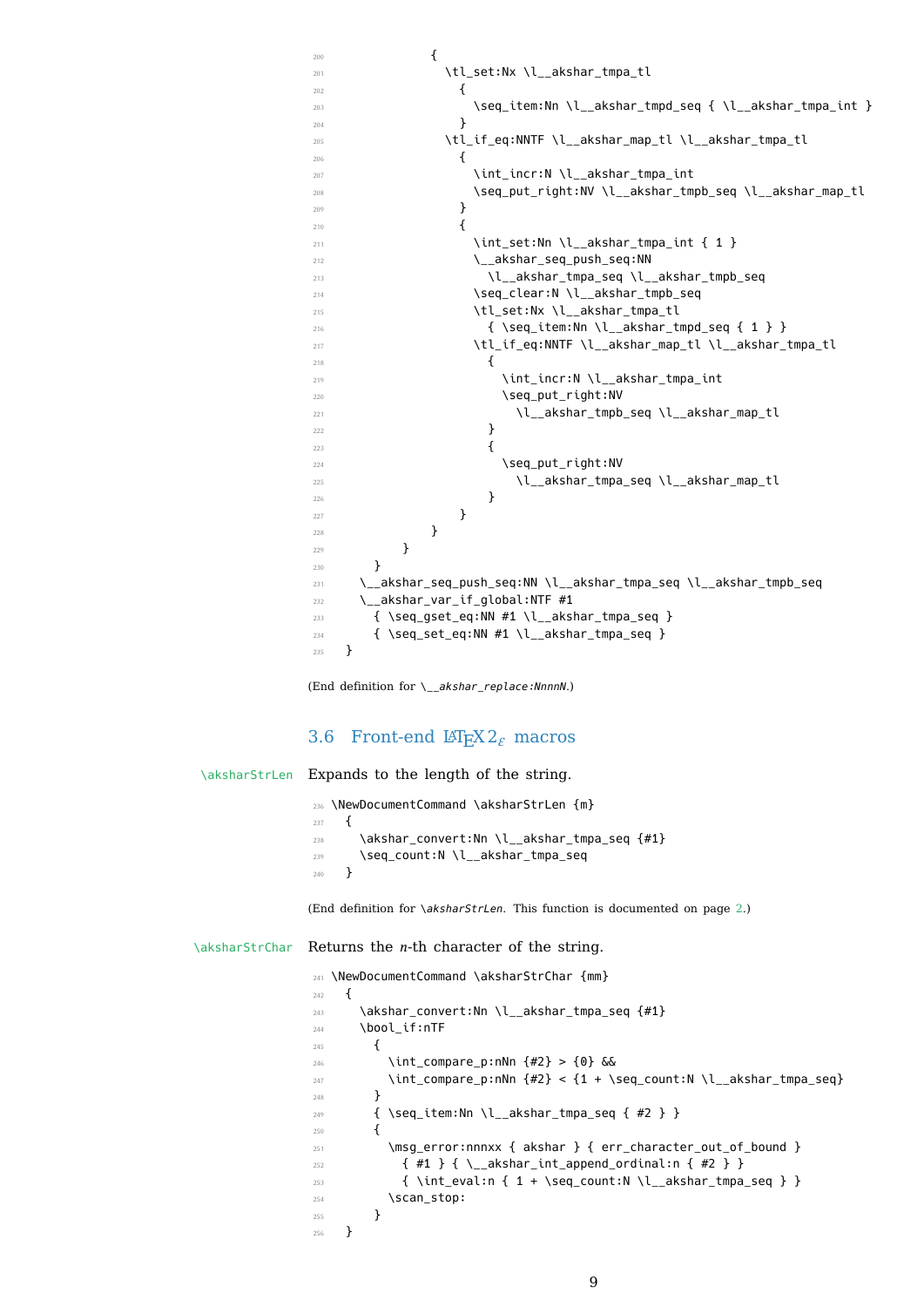<span id="page-9-25"></span><span id="page-9-21"></span><span id="page-9-20"></span><span id="page-9-12"></span><span id="page-9-7"></span><span id="page-9-6"></span><span id="page-9-0"></span>\aksharStrHead Return the first character of the string.

<span id="page-9-22"></span>257 \NewDocumentCommand \aksharStrHead {m} { \akshar\_convert:Nn \l\_\_akshar\_tmpa\_seq {#1} \int\_compare:nNnTF { \seq\_count:N \l\_\_akshar\_tmpa\_seq } = {0}  $\left\{ \begin{array}{c} 261 \end{array} \right.$ 262 \msg\_error:nnn { akshar } { err\_character\_out\_of\_bound }  $\{ \text{first } \}$ 264 \scan\_stop: } { \seq\_item:Nn \l\_\_akshar\_tmpa\_seq { 1 } } } (End definition for *\aksharStrHead*. This function is documented on page 2.) \aksharStrTail Return the last character of the string. \NewDocumentCommand \aksharStrTail {m} { 270 \akshar\_convert:Nn \l\_\_akshar\_tmpa\_seq {#1} \int\_compare:nNnTF { \seq\_count:N \l\_\_akshar\_tmpa\_seq } = {0} { \msq error:nnn { akshar } { err character out of bound } { last } \scan\_stop: } { \seq\_item:Nn \l\_\_akshar\_tmpa\_seq {\seq\_count:N \l\_\_akshar\_tmpa\_seq} } } (End definition for *\aksharStrTail*. This function is documented on page 2.) \aksharStrReplace \aksharStrReplace\* Replace occurences of #3 of a string #2 with another string #4. \NewDocumentCommand \aksharStrReplace {smmm} **{** 281 \IfBooleanTF {#1} **{** 283 \\_\_akshar\_replace:NnnnN \l\_\_akshar\_tmpa\_seq {#2} {#3} {#4} \c\_true\_bool } { \\_\_akshar\_replace:NnnnN \l\_\_akshar\_tmpa\_seq {#2} {#3} {#4} \c\_false\_bool <sup>289</sup> } \seq\_use:Nn \l\_\_akshar\_tmpa\_seq {} }

> <span id="page-9-26"></span><span id="page-9-23"></span><span id="page-9-18"></span><span id="page-9-16"></span><span id="page-9-15"></span><span id="page-9-14"></span><span id="page-9-10"></span><span id="page-9-9"></span><span id="page-9-8"></span><span id="page-9-3"></span><span id="page-9-2"></span><span id="page-9-1"></span>(End definition for *\aksharStrReplace* and *\aksharStrReplace\**. These functions are documented on page 2.)

\aksharStrRemove Remove occurences of #3 in #2. This is just a special case of \aksharStrReplace.

```
292 \NewDocumentCommand \aksharStrRemove {smm}
293 \epsilon294 \IfBooleanTF {#1}
295 {
296 \__akshar_replace:NnnnN \l__akshar_tmpa_seq
_{297} {#2} {#3} {} {} \{ \} \{ \} \{ \} \{ \} \{ \} \{ \} \{ \} \{ \} \{ \} \{ \} \{ \} \{ \} \{ \} \{ \} \{ \} \{ \} \{ \} \{ \} \{ \} 298 }
299300 \__akshar_replace:NnnnN \l__akshar_tmpa_seq
301 {#2} {#3} {} \c_false_bool
302 }
303 \seq_use:Nn \l__akshar_tmpa_seq {}
304 }
```
\aksharStrRemove\*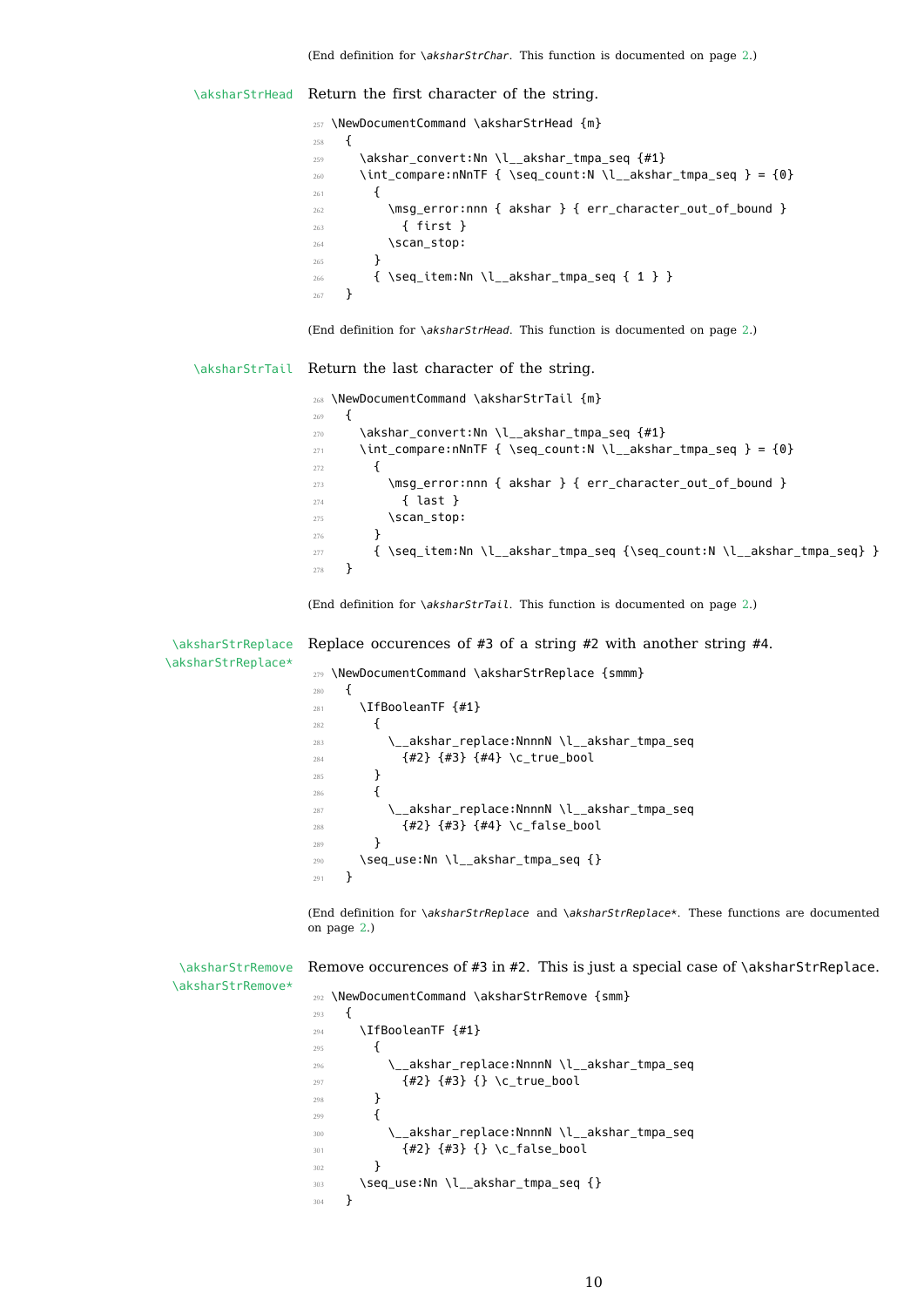⟨/package⟩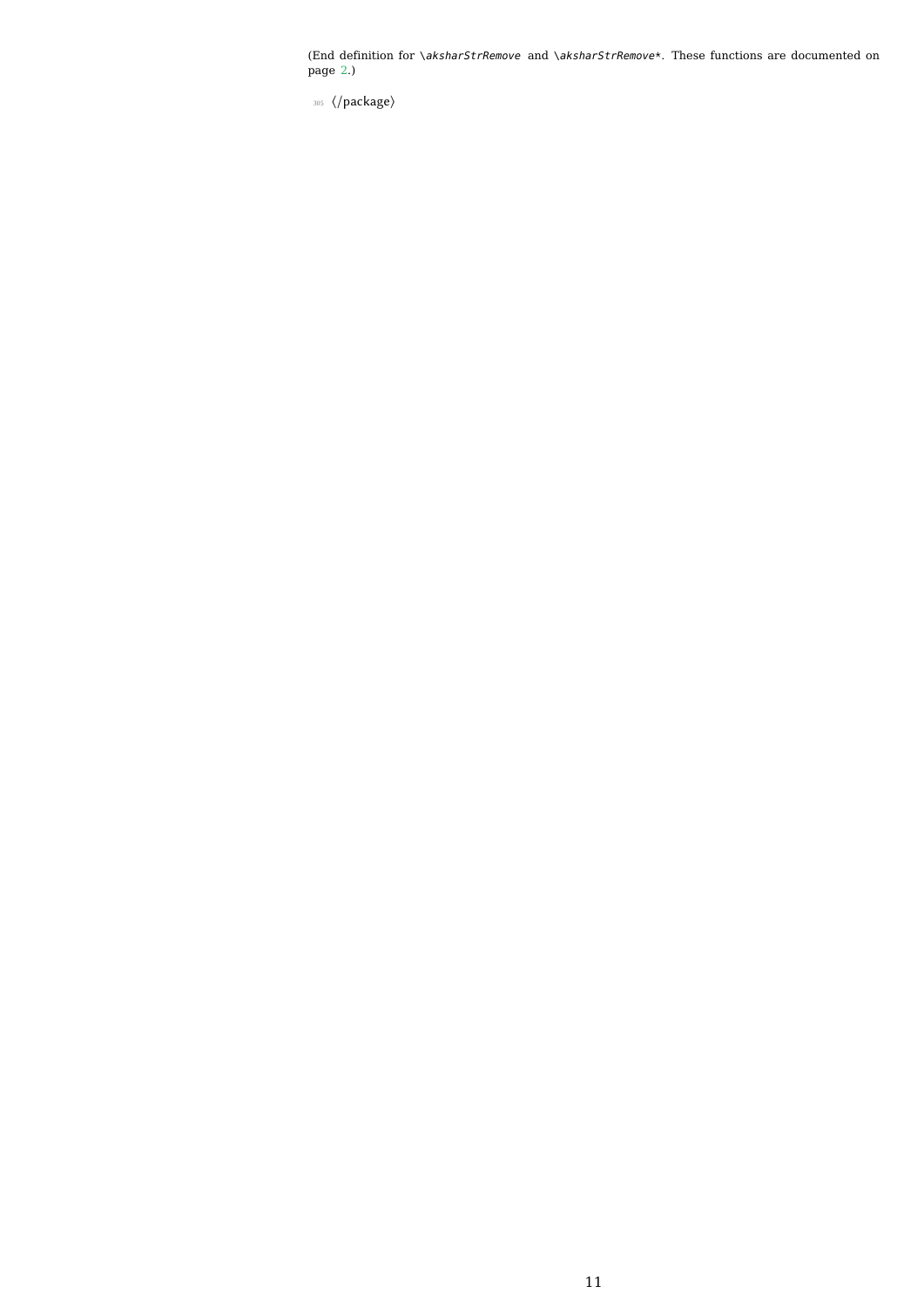Underlined page numbers point to the definition, all others indicate the places where it is used or described.

A akshar commands: \akshar\_convert:Nn 1, 3, 4, 6, 123, 168, 169, 170, 238, 243, 259, 270 akshar internal commands: \l\_ akshar\_char\_seq . . . . . . . . . .  $\ldots \ldots$  7, 1[5,](#page-2-3) [1](#page-3-1)25, 13[2,](#page-5-1) [133](#page-5-2), [139,](#page-7-0) [140](#page-7-1), [147](#page-7-2), [148,](#page-8-0) [154](#page-8-1), [160](#page-9-0), [161](#page-9-1) \c\_\_akshar\_diacritics\_tl . 3, 6, 130 \\_\_akshar\_int\_append\_ordinal:n . . . . . . . . . [. .](#page-6-0) [. . .](#page-3-2) . [. . . .](#page-5-3) [. . . .](#page-6-1) [91,](#page-6-2) 252  $\c_{\texttt{a}kshar\_joining\_tl \dots 3, 6, 137}$  $\c_{\texttt{a}kshar\_joining\_tl \dots 3, 6, 137}$  $\c_{\texttt{a}kshar\_joining\_tl \dots 3, 6, 137}$  $\c_{\texttt{a}kshar\_joining\_tl \dots 3, 6, 137}$  $\c_{\texttt{a}kshar\_joining\_tl \dots 3, 6, 137}$  $\c_{\texttt{a}kshar\_joining\_tl \dots 3, 6, 137}$  $\c_{\texttt{a}kshar\_joining\_tl \dots 3, 6, 137}$ \l\_\_akshar\_map\_tl [.](#page-2-4)............. . . . . . . . . . 127, 130, 134, 137[,](#page-5-4) 141, 149, 154, 175, 178, [191](#page-5-5), 194, 197, 205, 208, 217, [2](#page-2-4)2[1,](#page-2-4) [225](#page-6-10) \l\_\_akshar\_prev\_joining\_bool . . . . . . . . . 7, [14,](#page-5-6) [126,](#page-5-4) [142,](#page-6-11) [145,](#page-6-10) 150 \\_\_[aksh](#page-6-12)a[r\\_re](#page-6-13)p[lace](#page-6-7):[Nnnn](#page-7-3)N [. . .](#page-7-4) . [. . .](#page-7-5) [. . . .](#page-7-6) [. . . .](#page-7-7) [166](#page-8-3), [283](#page-8-4), [287](#page-8-5), [296](#page-8-6), [300](#page-8-7) \\_\_akshar\_seq\_push\_seq:NN . . . . . . [. .](#page-6-14) [. . .](#page-3-3) . . . . . . . <u>[164](#page-5-7)</u>, [186](#page-6-15), [212,](#page-6-16) [231](#page-6-17) \c\_\_akshar\_str\_comma\_tl .... 16, 62  $\c_{\texttt{a}kshar\_str\_g\_tl}$  ....... [16](#page-9-4), [81](#page-9-5)  $\c_{\text{a}kshar\_str\_seq\_tl}$  ..... 16, 79 \\_\_akshar\_tl\_if\_in[\\_nco](#page-6-19)m[ma:N](#page-7-8)[NTF](#page-8-8) . . . . . . . . . . . . . . . . . . . . . . . 6[0,](#page-3-4) [1](#page-8-9)[29](#page-4-1) \l\_\_akshar\_tmpa\_int 7, 8, 19, 1[73,](#page-3-4) 181, 188, 193, 203, 207, 21[1,](#page-3-4) [219](#page-4-3)  $\lceil$  akshar\_tmpa\_seq .... 19, 171, 187, 197, 213, 225, 231, [233](#page-4-4)[,](#page-5-8) 234, 238, 239, 2[43,](#page-6-18) 2[47,](#page-3-5) [249](#page-7-9), [253,](#page-7-10) [259](#page-7-11), [260](#page-7-12), [266](#page-8-10), [270](#page-8-11), 271, 277, 283, 287, 290, 29[6,](#page-3-5) [3](#page-8-12)[00,](#page-7-13) [303](#page-8-13) \l\_[\\_aks](#page-7-14)h[ar\\_t](#page-7-7)m[pa\\_t](#page-8-14)l [. . .](#page-8-7) . [. . . .](#page-8-9) . [19](#page-8-15), [77,](#page-8-16) 81, 132, 134, [139](#page-8-1), [141](#page-8-18), [147](#page-8-19), [149,](#page-8-20) [189,](#page-9-0) [191,](#page-9-6) [201,](#page-9-7) [205,](#page-9-1) [215,](#page-9-8) 217  $\lceil$  akshar tmpb i[nt](#page-9-10) [. . . .](#page-9-4) [. . . .](#page-9-5) . . . . . . . . . . . . . . . . . <u>19</u>, 174, 1[77,](#page-3-5) [184](#page-9-11) \l\_[\\_ak](#page-4-5)[shar](#page-4-2)[\\_tmp](#page-6-1)[b\\_seq](#page-6-11) ........... [. . . .](#page-6-13) . [19](#page-7-15), [75,](#page-7-5) 77, 78, [17](#page-8-3)2, [17](#page-8-22)8, 185, 194, 208, [213,](#page-8-21) 214, 221, [231](#page-8-5) \l\_\_akshar\_tmpb\_tl ...... 1[9,](#page-7-17) 78, [79](#page-7-18) \l\_\_akshar\_tmpc\_seq . . . 19, 168, 175 \l\_\_aksha[r\\_t](#page-3-5)[mpd\\_](#page-4-6)[seq](#page-4-5) ........... ..... [19](#page-7-6), [169](#page-8-4), [181](#page-8-14), [190](#page-8-23), [203](#page-8-6), [216](#page-8-9) \l\_\_akshar\_tmpe\_seq ... 19, 17[0,](#page-4-7) [187](#page-4-3) \\_\_akshar\_var\_if\_global ......... [5](#page-7-3) \\_\_akshar\_var\_if\_global:NTF . . . . [. . .](#page-3-5) [. . . .](#page-7-1) [. . . .](#page-7-10) . . . . . . [65](#page-7-21), [159,](#page-8-10) [232](#page-8-24) \aksharPackageDate ................... [5](#page-7-14) \aksharPackageDescription .......... [5](#page-4-8) \aksharPackageName ................. 4 \aksharPackageVersion ............... [5](#page-8-25) \aksharStrChar ............ 2, 4, 24[1](#page-2-5) \aksharStrHead ............ 2, 5, 25[7](#page-2-5) \aksharStrLen ................ 2, 23[6](#page-2-6) \aksharStrRemove ........... [2](#page-2-5), 3, 292 \aksharStrRemove\* .......... [2](#page-1-2), [3,](#page-3-6) [292](#page-8-26) \aksharStrReplace ......... [2,](#page-1-3) 1[0,](#page-3-7) [279](#page-9-12) \aksharStrReplace\* ........... [2,](#page-1-4) [279](#page-8-27) \aksharStrTail ............. [2,](#page-1-5) 5, [268](#page-9-13)

B bool commands: \bool\_if:NTF ............ 145, 183 \bool\_if:nTF ............. 67, 244 \bool\_new:N .................... 14 \bool\_set\_false:N ....... 126, 150 \bool\_set\_true:N ............. [142](#page-7-22) \c\_false\_bool ......... 7, 2[88](#page-4-10), [301](#page-8-28) \c\_true\_bool . . . . . . . . . . 7, 284, 2[97](#page-3-8)  $\mathcal{C}$ cs commands: \cs\_generate\_variant:Nn . [.](#page-6-18) .[.](#page-9-15)[.](#page-9-15)[.](#page-9-15)[.](#page-9-15) . . . . . . . . . . . . . . . . 57, 58, 59, [163](#page-9-17) \cs\_new:Npn ..... 91, 123, 164, 166 \cs\_split\_function:N ....... 68, 76 E exp commands: \exp\_last\_unbraced:[Nf](#page-5-9) . [. . .](#page-5-10) . . [68](#page-4-11), [76](#page-7-23) I \IfBooleanTF . . . . . . . . . . . . . . . 281, 294 int commands: \int\_case:nnTF ...... 94, 1[06,](#page-4-11) 1[14](#page-4-12) \int\_compare:nNnTF ............ . . . . . . . . 104, 177, 180, [260](#page-9-18), [271](#page-9-19) \int\_compare\_p:nNn ....... 246, 247 \int\_eval:n ................... [253](#page-5-13) \int\_incr:N .... 184, 193, 207, 219 \int\_new:N ................ 26, 27 \int\_set:Nn .... 173, 174, [188](#page-8-29), [211](#page-8-18) M msg commands: \msg\_error:nnn [.](#page-3-9).............. . . . . . . . . 58, 58, 70, 85, 262, [273](#page-8-12) \msg\_error:nnnnn ...... 58, 59, 251 \msq new:nnnn . . . . . . . . . 28, 38, 48 N \NewDocumentComm[and](#page-4-13) [.](#page-5-15)............. . . . . 236, 241, 257, 268, [2](#page-3-10)[79,](#page-3-11) [292](#page-8-30) P prg commands: \prg\_generate[\\_con](#page-8-32)ditional\_ varia[nt:N](#page-8-31)nn ............... [56](#page-9-24) \prg\_new\_conditional:Npnn . . 60, 65 \prg\_return\_false: 62, 63, 72, 82, 87 \prg\_return\_true: .......... 63, 82 \ProvidesExplPackage ............... [4](#page-4-18) R \RequirePackage [.](#page-4-21)................... [3](#page-4-21) S scan commands: \scan\_stop: .. 46, [5](#page-2-7)4, 254, 264, 275 seq commands: \seq\_clear:N 125, 171, 172, 185, 214  $\text{Seq\_count}:N$  ................... 181, 239, 24[7,](#page-3-12) [253,](#page-4-22) [260](#page-8-33), [271](#page-9-25), [277](#page-9-26) \seq\_get\_left:NN . . . . . . . . . . . . . . 77

\seq\_get\_righ[t:NN](#page-5-3) [. . . .](#page-7-13) . [. . .](#page-7-19) . [. . . .](#page-7-20) . [78](#page-8-23)